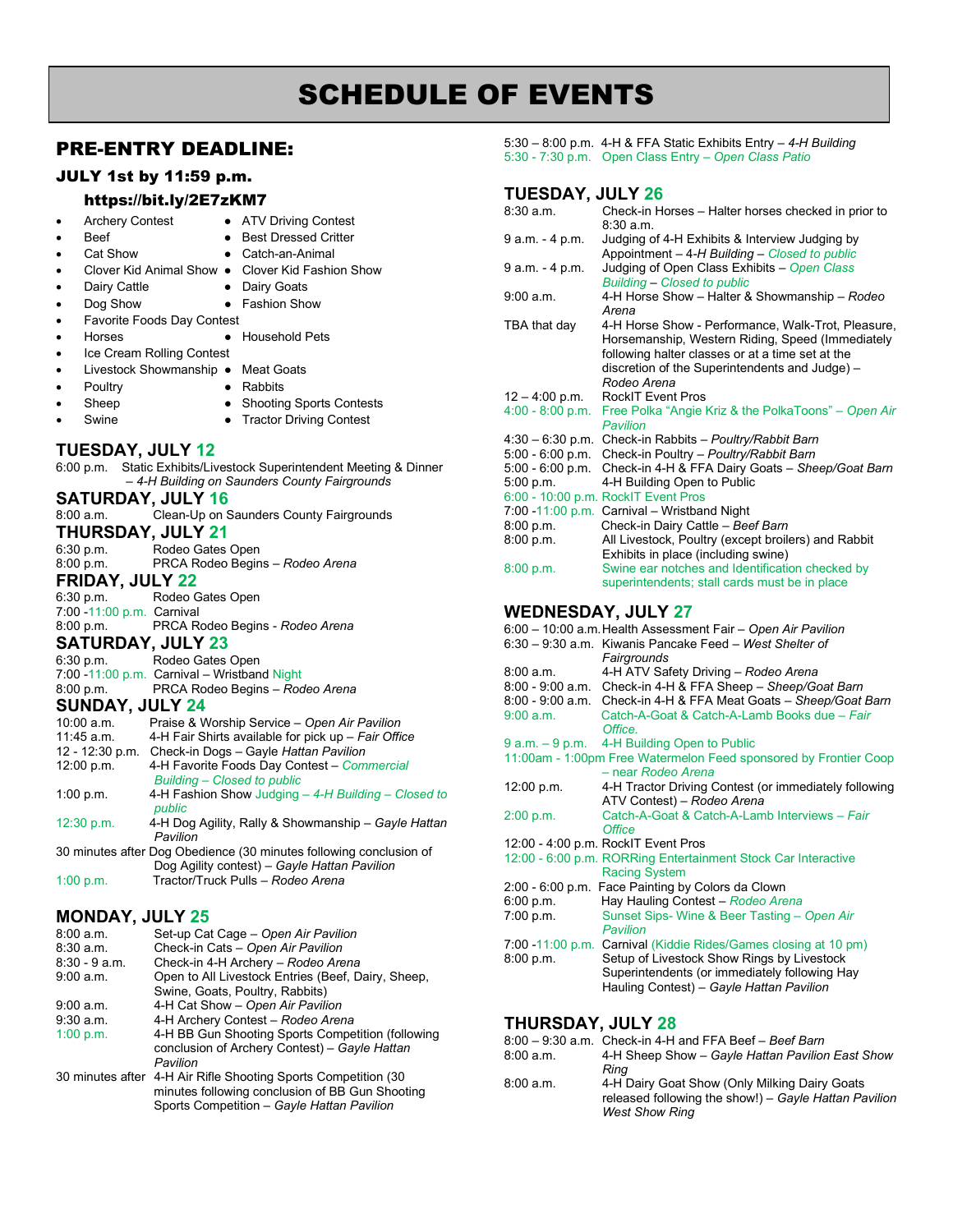| 9 a.m. - 9 p.m. | 4-H Building Open to Public                                     |
|-----------------|-----------------------------------------------------------------|
| 10:00 a.m.      | 4-H Dairy Cattle Show (or 10 minutes following the              |
|                 | Dairy Goat Show) (Only Milking Dairy Cattle released            |
|                 | following the show!) - Gayle Hattan Pavilion West               |
|                 | <b>Show Ring</b>                                                |
| 12:00 p.m.      | 4-H Meat Goat (or 30 minutes following the Sheep                |
|                 | Show Show) - Gayle Hattan Pavilion East Show                    |
|                 | Ring                                                            |
| 12:00 p.m.      | Bucket Calf Record Books due - Fair Office                      |
|                 | 12:00 - 4:00 p.m. RockIT Event Pros                             |
|                 | 12:00- 6:00 p.m. RORRing Entertainment Stock Car Interactive    |
|                 | <b>Racing System</b>                                            |
|                 | 12:00 - 4:00 p.m. Face Painting by Colors da Clown              |
| 4 - 8 p.m.      | BBQ sponsored by Saunders County Livestock                      |
|                 | Association - Open Air Pavilion                                 |
| 5.00 p.m.       | Saunders County Fair Parade - Downtown Wahoo                    |
| 7:00 p.m.       | Ice Cream Social - Gayle Hattan Pavilion                        |
| 7:00 p.m.       | Figure 8 Races - Rodeo Arena                                    |
| 7:00 p.m.       | 4-H Best Dressed Critter Contest - Gayle Hattan                 |
|                 | Pavilion                                                        |
|                 | 7:00 -11:00 p.m. Carnival (Kiddie Rides/Games closing at 10 pm) |

#### **FRIDAY, JULY 29**

| 7:30 - 8:30 a.m.          | Check-in Junior Bulls, Feeder & Bucket Calves -      |
|---------------------------|------------------------------------------------------|
|                           | <b>Beef Barn</b>                                     |
| $8.00 - 9$ a.m.           | Check-in & Ultrasound Swine - Swine Barn             |
| $8:30$ a.m.               | Bucket Calf Interviews - Fair Office                 |
| 8:30a.m.                  | 4-H Rabbit Show (Showmanship simultaneously          |
|                           | during show) – Open Air Pavilion                     |
| 9:00 a.m.                 | 4-H Poultry Show (judging begins in poultry barn for |
|                           | waterfowl, turkey and broilers followed by eggs and  |
|                           | then all other poultry. Showmanship simultaneously   |
|                           | during the show) - Open Air Pavilion                 |
| 9:00 a.m.                 | 4-H & FFA Beef Show - Gayle Hattan Pavilion          |
| $9$ a.m. $-9$ p.m.        | 4-H Building Open to the Public                      |
| 10:00 a.m.                | Catch-A-Pig Record Books due - Fair Office           |
|                           | 12:00 - 4:00 p.m. RockIT Event Pros                  |
| $2:00 - 6:00 p.m.$        | Face Painting by Colors da Clown                     |
| 4:00 p.m.                 | Catch-A-Pig Interviews - Fair Office                 |
| 7:00 p.m.                 | Demo Derby (cars/combines) – Rodeo Arena             |
| 7:00 -11:00 p.m. Carnival |                                                      |

# **SATURDAY, JULY 30**

| 8:00a.m.               | 4-H Swine Show - Gayle Hattan Pavilion           |
|------------------------|--------------------------------------------------|
| 8:30a.m.               | Check-in Household Pets - Open Air Pavilion      |
| 9:00 a.m.              |                                                  |
|                        | Household Pets Show - Open Air Pavilion          |
| 9 a.m. - 9 p.m.        | 4-H Building Open to the Public                  |
| 10:30 a.m.             | 4-H Clover Kid Show - Open Air Pavilion          |
| 12 Noon                | Final Auction Animals Identified - Fair Office   |
| $12 - 4:00$ p.m.       | <b>RockIT Event Pros</b>                         |
| 1:00 p.m.              | Pedal Pull - Open Air Pavilion                   |
| 3:00 p.m.              | 4-H Ice Cream Rolling Contest - Open Class Patio |
| 3:00 p.m.              | 4-H Livestock Round Robin Showmanship (30        |
|                        | minutes following Swine Show) - Gayle Hattan     |
|                        | Pavilion                                         |
| $3 - 7:00$ p.m.        | Face Painting by Colors da Clown                 |
| 4:30 p.m.              | 4-H Family Livestock Judging Contest (30 minutes |
|                        | following Round Robin) - Gayle Hattan Pavilion   |
| 6:30 p.m.              | <b>Concert Doors Open</b>                        |
|                        | 6:00 - 10:00 p.m. RockIT Event Pros              |
|                        | 7:00 -11:00 p.m. Carnival - Wristband Night      |
| 7:30 p.m.              | Concert - Pits                                   |
| <b>SUNDAY, July 31</b> |                                                  |
| 8:00a.m.               | Release of all 4-H & FFA livestock, rabbits, and |
|                        | poultry                                          |
|                        | Noon - 2:00 p.m. Static Exhibits released        |
| 12:00 p.m.             | 4-H Public Fashion Show - Gayle Hattan Pavilion  |
| 12:00 p.m.             | 4-H BBQ - Gayle Hattan Pavilion                  |
|                        | Sponsored by the Saunders County Soybean Growers |
| 1:00 p.m.              | 4-H Meritorious Award Recognition - Gayle Hattan |
|                        | Pavilion                                         |
| 1:30 p.m.              | 4-H Livestock Sale - Gayle Hattan Pavilion       |

# 4-H FACTS

#### **What is 4-H?**

| LOTS of Things!                                                   |
|-------------------------------------------------------------------|
| 4-H is fun!                                                       |
| 4-H is for all youth ages 5-18.                                   |
| 4-H is for adults.                                                |
| 4-H is part of the Nebraska Extension; (UNL) Institute of         |
| Agriculture and Natural Resources; and National Institute of Food |
| and Agriculture (NIFA)-United States Department of Agriculture.   |
|                                                                   |
|                                                                   |

#### **Non-Formal Education**

4-H is a non-formal practical, learn-by-doing educational program for youth ages 8-18 years old. All ages stated for county events must be that age as of December 31 of previous year. Eligibility to exhibit at fair: regular 4-H & FFA members ages 8 to 18 & Clover Kids ages 5 to 7 years old.

#### **Learn-By-Doing**

4-H is education for life that uses a learn-by-doing approach which enables young people to learn what is useful to them. It enables them to adapt what they learn to everyday life through action and reflection. 4-H gives youth the opportunity to experience a sense of accomplishment and success, key ingredients to gaining positive selfesteem.

#### **A Family Affair**

4-H is a family affair. 4-H'ers and family members are encouraged to attend meetings together. Working on projects can take place at home, in the yard, or around the kitchen table - with guidance from parents, siblings, a neighbor, friend or other adult. 4-H members need the support and encouragement of their families. Growing together through 4-H enhances family strengths.

#### **4-H Mission Statement**

To develop youth and volunteers by utilizing the knowledge base of the land-grant university system. Through non-formal education, participants will acquire knowledge, develop life skills, and strengthen values that enable them to become increasing self-directing, productive, contributing citizens.

#### **4-H Colors**

The 4-H colors are green and white. Green symbolizes nature's most common color and represents life, springtime, and youth. White symbolizes purity and high ideals.

#### **4-H Emblem**

A green four-leaf clover with a white *H* on each leaf. The H's stand for Head, Heart, Hands and Health, the foundation of all 4-H programs. The official emblem is copyrighted and may be used only as approved by 4-H.

#### **4-H Motto**

"To Make The Best Better"

**4-H Slogan** Learn By Doing



I Pledge: My *head* to clearer thinking My *heart* to greater loyalty My *hands* to larger service My *health* to better living

For my club, my community, my country, and my world.

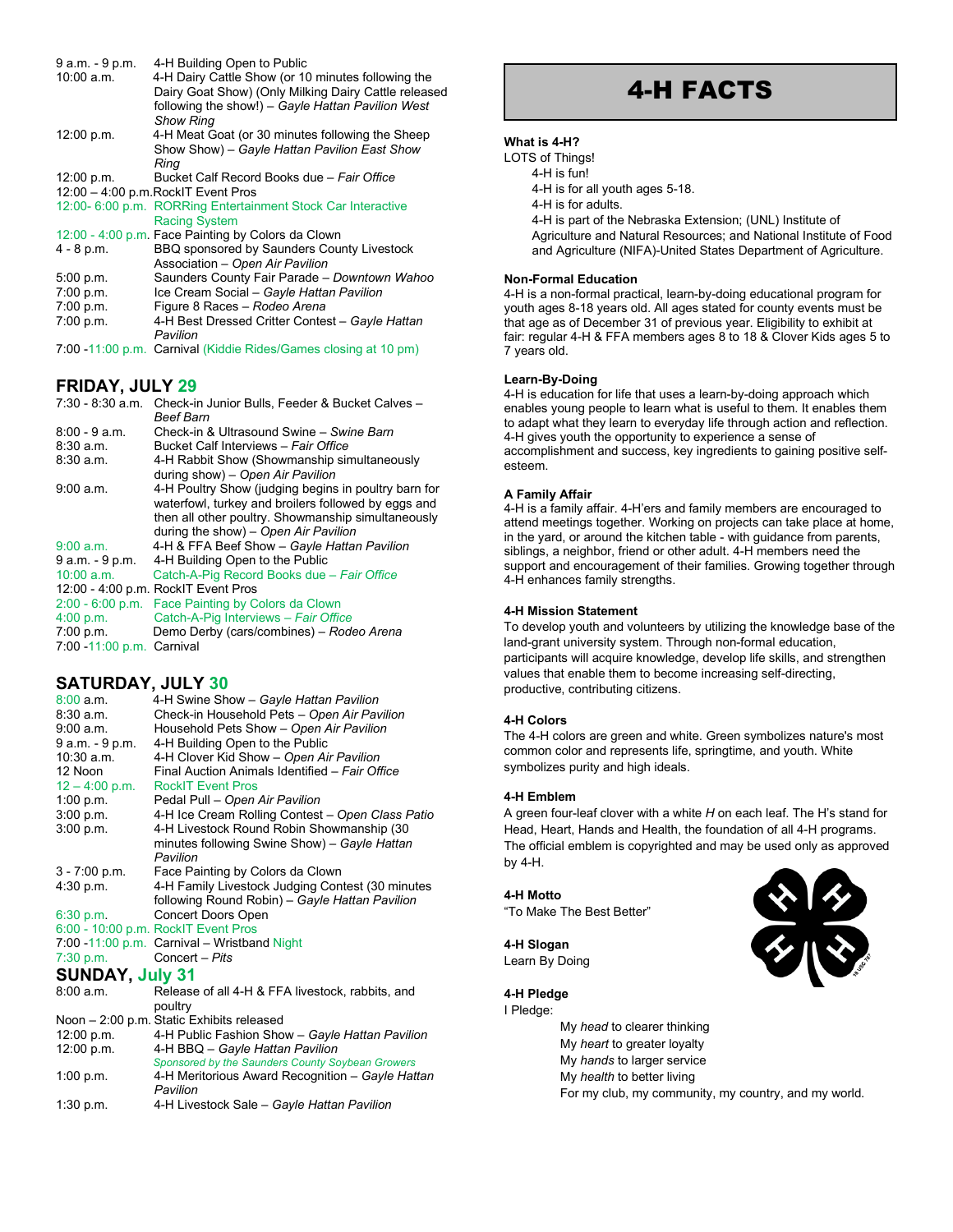#### **Practical Skills**

4-H participants learn *practical skills* such as fitness, meal preparation, rocket building, clothing care, animal, and human nutrition, first aid, woodworking, gardening, and many other skills through the more than 150 projects available.

#### **Life Skills**

Other skills that are defined as *life skills* are a part of every 4-H project. A life skill can be defined as "an ability that is necessary and useful throughout life." These skills include the "thinking," "doing," and "feeling" abilities used in many situations. The life skills learned through 4-H are those which contribute positively to productive, healthy, and competent lives. They include:

**HEAD** 

- Thinking Critically: Having curiosity about our world and the desire and ability to learn more about something of interest.
- Solving Problems: Consider a problem, make a decision, see how the decision affects others, and take responsibility for the decision.

**HEART** 

- Respecting Self, Others, and the Environment: Knowing what is unique or special about oneself, others, and the environment.
- Communicating: Learning how to give and receive messages appropriately.

**HANDS** 

- Preparing for a Career: Exploring career opportunities and developing skills for them.
- Serving Others: Recognizing each person has a responsibility to the community.

#### HEALTH

- Healthy Lifestyles: Learn what is good for mind and body and practice those things.
- Managing Change & Challenges: Able to adapt and function in a changing world.

# 2022 SAUNDERS COUNTY EXTENSION BOARD

Heather Micek Sonia Sherman Kristan Barta Megan Patent- Nygren Desirae TePoel Kim Vech

# 2022 SAUNDERS COUNTY 4-H COUNCIL

Megan Patent-Nygren, President Collin Konecky, Youth President Ann Gillentine, Vice President Avery Mayberry, Youth Vice President Sarah Kruse, Secretary Tony Ondracek, Youth Secretary Leigh Feala, Treasurer Sara Hass Tammie Ondracek Matthew Rawe Karen Pierce Kaitlyn Hanson Paige Williams Adam Furasek

# 2022 SAUNDERS COUNTY Agricultural Society

Kris Kavan, President Jeff Kliment, Vice President Jackie Hladik, Secretary Jordon Kavan, Treasurer Travis Bullock Dave Chvatal Judy Hull Denise Hauschild Theresa Klein Clint Ohnoutka Gerald Osmera Brian Vech Linne Vavrina- Fair Manager Doug Tetley, Grounds Superintendent

# SAUNDERS COUNTY FACULTY & STAFF

Cole Meador, Extension Educator – 4-H Youth Development Jenna Hanson, Extension Assistant- 4-H Youth Development Cheyenne Chromy, Administrative Assistant Aaron Nygren, Extension Educator – Crops and Water Connor Biehler, Extension Educator – Beef Systems

# Nebraska Extension in Saunders County

1071 County Road G, Ithaca, NE 68033 PH: 402-624-8030 / FAX: 402-624-8010 WEBSITE: Saunders.unl.edu Facebook.com/SaundersCountyExtension4h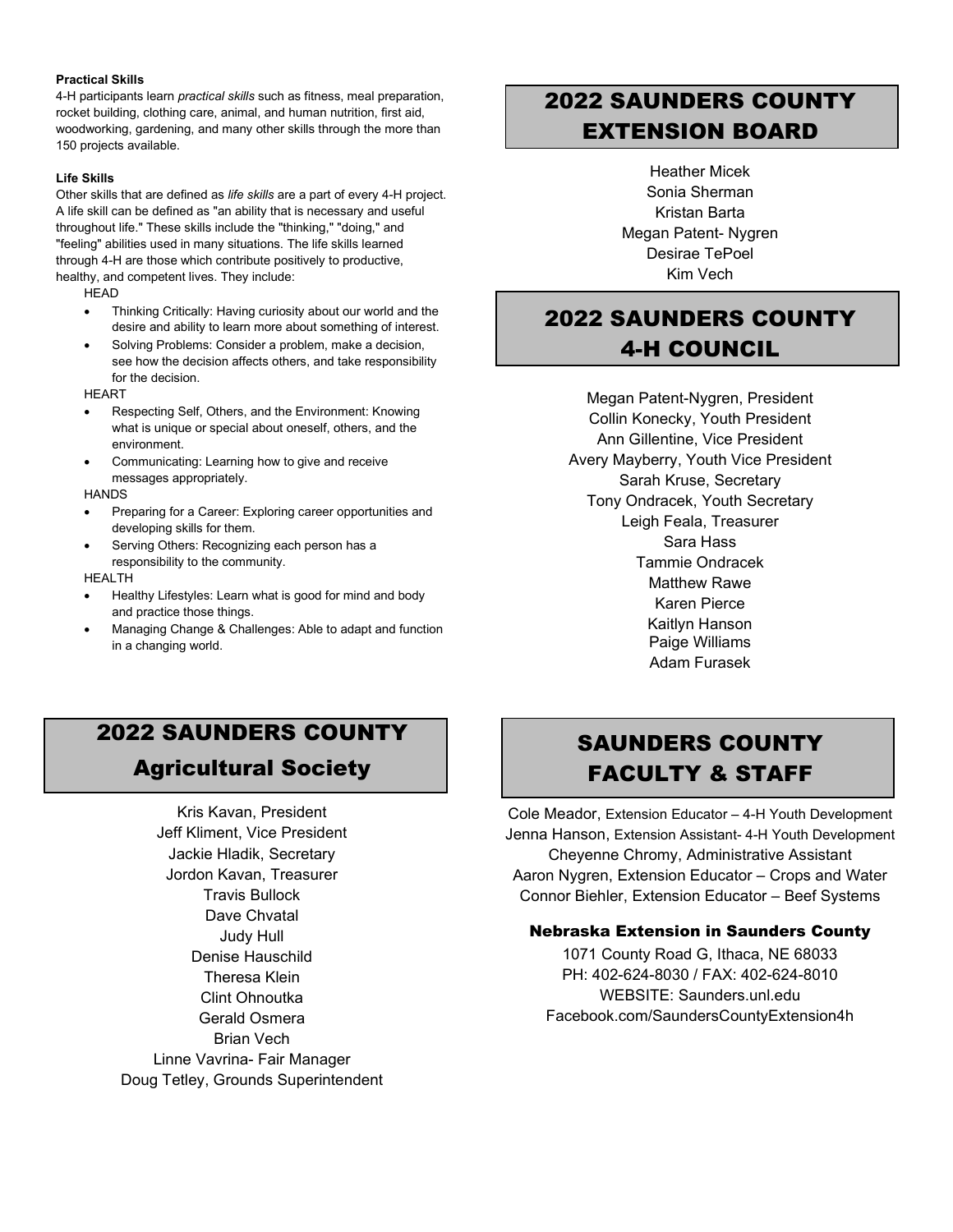# The Important Things Are Not Ribbons

*There once was a boy who won ribbons, mostly blue Came home from the fair with a big trophy too, With a voice glad and proud He said to his dad, "'Tis the very best year that I've ever had."*

*Said his very wise Dad, "Son, I'd like to hear, Why you think that this was such a very fine year." "Why, dad, you well know all the prizes I've won: How I've come out on top in most things I've done."*

*"Just look at the ribbons that hang on my wall, And think of the money I've made since last fall. From premium checks and a big auction price You can't help but think cash and ribbons are nice."*

*But the man said, "My son you're not thinking right, Blue ribbons, 'tis true are better than white: But ribbons will fade, and trophies grow old, Moneys soon spent and fame soon grows cold.*

*"The important things, son, are not ribbons or pins, And sometimes it's really the loser who wins. Now here are the things most important, it's true Your 4-H experience has accomplished for you. "You've seen how a business meeting is run. This knowledge will help you in years to come. You've conquered the fear of addressing a crowd, You've learned how to stand up and tall: nice and loud."*

*"Patience you've learned in your projects too, As well as your skills that will always help you." "You've learned the fine feeling it gives you to lend A glad helping hand to a stranger or friend."*

*"You've learned to cooperate with majority rule, To give in with grace and not be a fool, Who must always have his very own way, Be in club work, in School or at play."*

*"You've learned how to lose without making a beef You know the judge judges to his best belief You've learned how to win without boasting too loud, A kid can lose friends if he's overly proud."*

*"These are the things most important to you You'll remember and use them all your life through They'll help you become a mighty fine man, They'll do more for you than a prize ever can." ~Anonymous*

#### **4-H YOUTH/PARENT/GUARDIAN CODE OF CONDUCT**

The primary goal of the 4-H Program is to help youth develop competency in their projects, confidence in themselves and others, connections to their community and sound character. Actions by persons (Parents, and 4-Her's) involved with the 4-H Program will be consistent with the six core ethical values comprising good character: trustworthiness, respect, responsibility, caring, fairness, and citizenship.

As a 4-H Participant/Parent/Guardian I will:

- Treat all people and property with respect, courtesy, consideration, and compassion. Avoid and prevent put-downs, insults, name calling, swearing and other language or nonverbal conduct likely to offend, hurt or set a bad example.
- Keep informed about 4-H program policies and projects and read materials pertaining to the county 4-H program.
- Teach and model kindness and compassion for others. Recognize that all people have skills and talents which can be used to help others and improve the community. Teach and foster teamwork and discourage selfishness.
- Practice fair-mindedness by being open to ideas, suggestions, and opinions of others. I will make all reasonable efforts to assure equal access to participation for all youth and adults regardless of race, creed, color, sex, national origin, or disability. Decisions will be made fairly and treat all individuals and families with impartiality.
- Obey laws and rules as an obligation of being a good citizen. I accept responsibility for the proper treatment and care for other youth and adults, the program facilities and/or equipment.
- Demonstrate the responsible treatment of animals and stewardship of the environment.
- Not use alcohol or illegal substances (or be under the influence) while working with or participating in any part of the 4-H Program.
- Provide a safe environment for all parties involved in 4-H. I will protect those involved from sexual harassment, physical force, verbal or mental abuse, neglect, or other harmful behaviors.

4-H Parents, Guardian and/or Youth who do not abide by the above code of conduct, may receive the following consequences:

- Be asked to explain actions to the 4-H Council.
- Be dismissed from an event at own expense.
- Further disciplinary action determined by the 4-H Council, which may include:
	- restriction from contacting 4-H families, volunteers, donors, and/or sponsors pertaining to any 4-H matter
	- becoming ineligible to attend any further 4-H activities
	- family may become ineligible to participate in the County 4-H Program
- Reimburse the proper entity for any property damage or for liability resulting from inappropriate actions. In the case of vandalism, guilty party may be required to reimburse 4-H and/or the facility.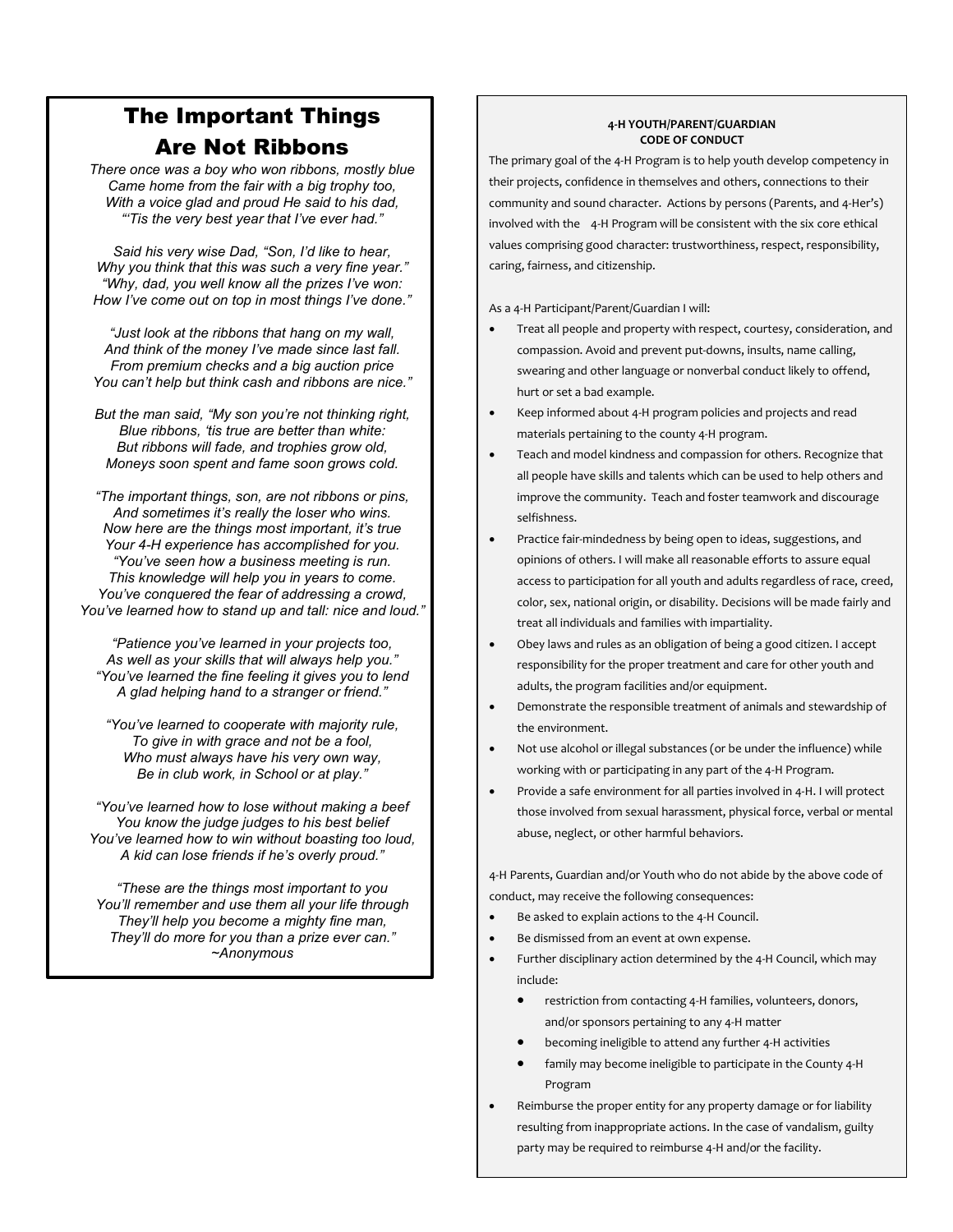# GENERAL RULES & REGULATIONS

#### GENERAL RULES:

- Any rules, regulations, or qualification not set forth in this book shall be determined by the State Fair Rules in the appropriate section.
- Any person or persons that confronts or otherwise harass judges hired for the Saunders County Fair may be asked to leave the grounds, at the discretion of the Saunders County Agricultural Society or Extension Staff.
- Late entries for animals and all contests will be allowed to show but dropped a ribbon color and are ineligible for medals and Champion awards at the Saunders County Fair.
- Adults caught contributing alcohol to minors on the fairgrounds will be turned over to the proper authorities.
- A sponsored 4-H T-shirt must be worn for all 4-H livestock shows and 4-H contests except horse show, style show, favorite foods & best dressed critter contests. T-shirts can be picked up starting on the first Sunday of the Saunders County Fair at the fair 4-H Office.
	- Blue jeans are required for exhibitors in all contests, except for horse contestants. Shorts are not allowed to be worn by any exhibitor except for style show, favorite foods, and best dressed critter. White pants may be worn by dairy cattle and dairy goat exhibitors. No caps or hats allowed except for horse contestants.
- No dogs, bicycles, or drones are allowed on the Fairgrounds. **Exception:** exhibit dogs on Sunday – Dog Show Day or those used in the Best Dressed Critter contest on Thursday evening.
- **No dogs are allowed in the Livestock barns at any time.** Unless otherwise stated within an individual division, a member
- may enter one item per class number.

# ELIGIBILITY REQUIREMENTS:

- To be eligible for this show, the exhibit must be the result of the 4-H member's project since last state fair.
- 4-H members must have been enrolled (4-HOnline) in a 4-H club (or as an individual) that has been organized prior to the Enrollment Deadline (JUNE 15 for horse projects & JUNE 15 for all other projects).
- 4-H members may enroll in more than one county 4-H program. However, 4-H members may NOT enroll in the same project in more than one county. Therefore, 4-H members are limited to exhibiting a project in only one county. This does not apply to Progress Shows, Breed Shows or District Fair.
- All animals must have been identified according to 4-H & FFA Animal Identification Procedures - Saunders County. Contact the Nebraska Extension Office at (402)624-8030 for a complete set of requirements.
- Exhibitors may show in 4-H or FFA but cannot use the same projects in both.
- Purple ribbon winners shall be eligible for a trophy or medal within an individual livestock class.
- Anyone trying to misrepresent project work will forfeit premium money and will be ineligible for any awards for that year. The Saunders County Fair Board, Nebraska Extension and/or the Saunders County 4-H Council reserves the right to declare exhibits ineligible for exhibiting.

# EXHIBITS IN GOOD TASTE:

All 4-H exhibits are expected to be in good taste and promote the mission of the 4-H Program. Exhibits glorifying or promoting lewd conduct, substance abuse, profanity, violence, hate or other forms of discrimination or other negative behaviors are not acceptable.

# PRE-ENTRY DEADLINE

# DUE: JULY 1st by 11:59 p.m.

- Archery Contest ATV Driving Contest **Beef** ● Best Dressed Critter
- 
- Cat Show Catch-an-Animal
- Clover Kid Animal Show Clover Kid Fashion Show
- Dairy Cattle  **Dairy Goats**
- Dog Show Fashion Show
- Favorite Foods Day Contest
- Horses Household Pets
- Ice Cream Rolling Contest
	- Livestock Showmanship Meat Goats
	- Poultry  **Rabbits**
- Sheep Shooting Sports Contests
	-
	- Swine Tractor Driving Contest Certificate of Vaccination for Dogs
- Certificate of Vaccination for Cats

ALL other entries (except those listed above) will be entered at the Saunders County Fair during their respective check in dates and locations. Exhibitors are encouraged to pre-enter by July 1<sup>st</sup>, 11:59

p.m. at <https://bit.ly/2E7zKM7>

### STATIC EXHIBITS - ENTRY DATES & TIMES:

- **No online pre-entry required** / Tags & Summary Cards to be completed prior to check-in
- **•** Exhibit Entry: Monday, July 26 from  $5:30 8:00$  p.m.
- Judged: Tuesday, July 27 at 9:00 a.m.
- *No exhibits will be accepted after 8 p.m. on Monday, July 26*
- **STATE FAIR ELIGIBLE:** Static exhibits within a **"900" class** are county only and **not eligible for State Fair.**

#### ENTRY LIMITS:

- STATIC EXHIBITS: Exhibitors are limited to ONE entry per class in each of the Animal Science (static exhibits); Communications & Expressive Arts; Consumer & Family Sciences; Environmental Education & Earth Science; Finance & Entrepreneurship, Food & Nutrition; Heritage & Citizenship; Home Environment; Horticulture & Floriculture; Human Development; Photography; Safety Education; Science, Engineering & Technology; and Visual Arts. **UNLESS OTHERWISE STATED.**
- CLOVER KIDS: The limit is a TOTAL of FIVE (static) entries per Clover Kid member.
- FASHION SHOW: 4-H members are eligible to compete in more than one Fashion Revue class provided they are enrolled in two or more project areas with a maximum of THREE entries. For County Fair, the 4-H'er is allowed to model one outfit per class as detailed.
- ANIMAL ENTRIES: For entry limitations, exhibitors of animal exhibits need to refer to the specific department/division information in this exhibitor guide.
- ONLY entries mentioned in this fair book will be given a place in the exhibits.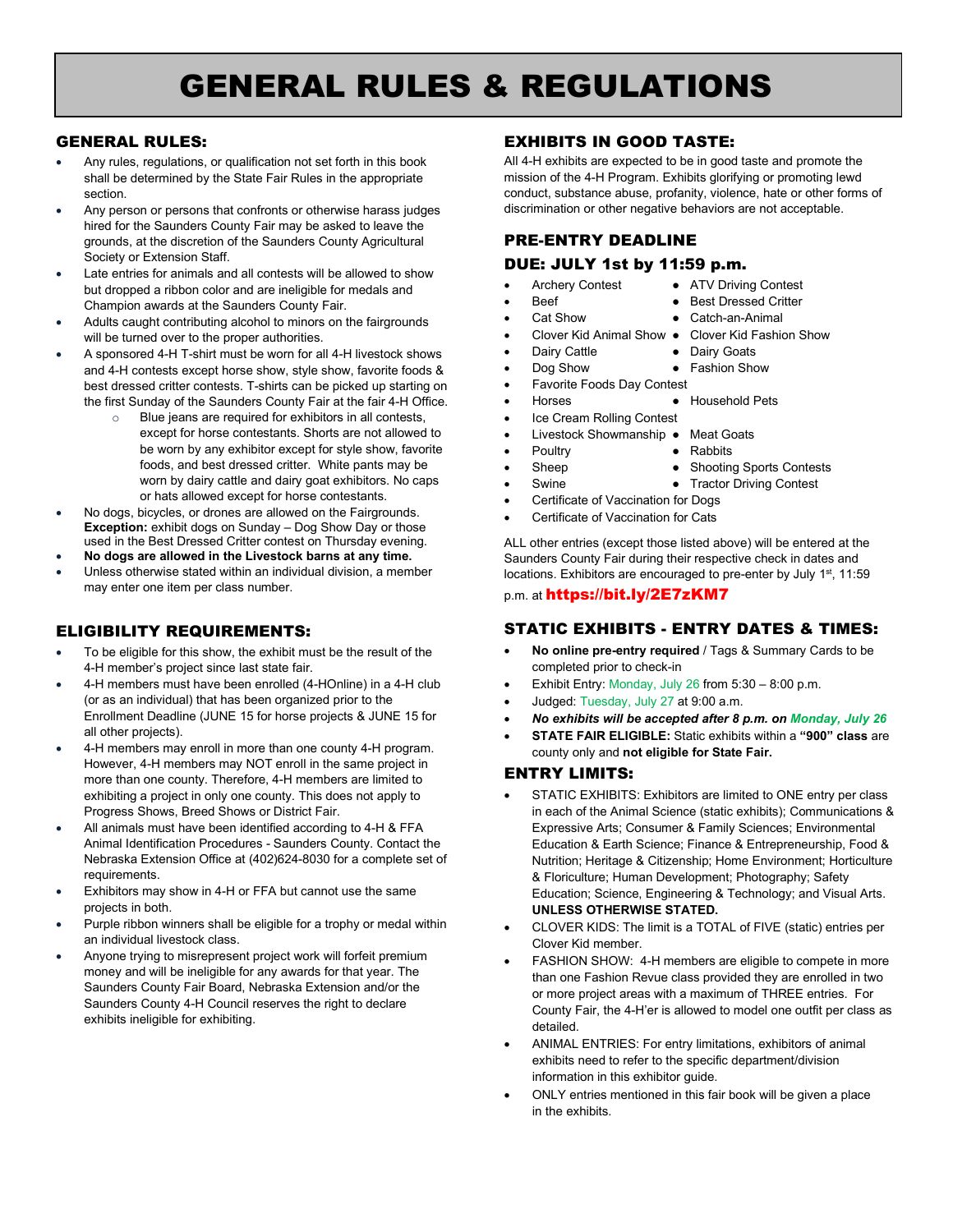## LABELING ENTRIES:

All exhibitors of static exhibits must securely attach (sew or paste) their *NAME and ADDRESS to EACH ARTICLE EXHIBITED.*

## DELIVERY OF EXHIBITS**:**

All static exhibits (Clover Kid(static exhibits); Animal Science (static exhibits); Communications & Expressive Arts; Consumer & Family Sciences; Environmental Education & Earth Science; Finance & Entrepreneurship, Food & Nutrition; Heritage & Citizenship; Home Environment; Horticulture & Floriculture; Human Development; Photography; Safety Education; Science, Engineering & Technology; and Visual Arts) are required to be entered on the Saunders County Fairgrounds, 4-H Building on Monday, July 25 from 5:30-8:00 p.m.

# *No exhibits will be accepted after 8 p.m. on*

*Monday, July 25*

#### RELEASE OF 4-H EXHIBITS:

All 4-H exhibits will be released on Sunday, July 31 at Noon

# SAUNDERS COUNTY FAIR

#### 4-H GRIEVANCE COMMITTEE:

- The 4-H grievance process provides a vehicle by which to respond to 4-H members' concerns relating to all 4-H activities. Protests, stating the nature of the protest and the issues involved, must be made in writing, and signed.
- The 4-H Grievance Committee may be convened for
	- 1. Alleged wrongdoing.
	- 2. Rule violations.
- The 4-H Grievance Committee will NOT be convened for:
	- 1. Protests related to judge's integrity, decisions, placings, or other evaluations
	- 2. Issues related to deadlines for membership enrollment, livestock identification, and/or county fair pre-registration; fair check-ins (static and livestock); project submissions; due process will be provided by Extension staff.
	- 3. Code of Conduct-related violations, which will be addressed by staff according to the established process.
- Grievances may be submitted by any 4-H member, parent/guardian, or leader.
- All grievances must be submitted within 24 hours (1 day) of the situation to the Saunders County Fair 4-H Office.
- The written grievance should include:
	- 1. Date, Time, and Signature (of person/s of grievance).
	- 2. Names of the persons involved
	- 3. Cause of complaint or appeal
	- 4. Situation and documentation
	- 5. Recommendations for correction
	- 6. Specific action, rule, etc., in question
	- 7. Additional persons the committee may contact for clarification
	- 8. Procedures and/or steps carried out by the person involved prior to submission of the protest to the 4-H Council Protest Committee.
	- 9. A \$50 deposit will accompany the written protest, which will be forfeited if the protester does not attend the protest resolution meeting. (The deposit will be forfeited if the protest is not sustained.
- The President, Vice President, and Secretary of both the 4-H Council and the County Agricultural Society and the County Extension Staff shall serve as 4-H Division Fair Rules Committee. This committee will act upon all written protests. In addition, the project area superintendent (project area of grievance) will be available for comment and clarification of grievance.
- The 4-H Grievance Committee will review the written grievance in a timely manner. The committee may call for a face-to-face meeting with affected persons and event leadership to discuss the situation and the official ruling. Recommendations will be developed, followed, and communicated both verbally and in writing to the individual or group affected.
- In cases of protest the 4-H member/parent/leader may continue to participate but results of participation will be subject to change based on the outcome of the protest process.
- The 4-H Council Protest committee and Event leadership reserve the right to withhold any award. The 4-H member/parent/leader may be excluded form 4-H if action warrants.

## DISCLAIMER OF RESPONSIBILITY OF

#### EXHIBITS:

4-H and FFA exhibits at the Saunders County Fair are entered and displayed at the risk of the exhibitor. Saunders County Fair Board, Nebraska Extension and the Saunders County 4-H Council cannot accept responsibility for loss or damage due to conditions imposed by large crowds, the arrangement of the building in which displays are housed and the great number of exhibits. Exhibitors who have exhibits of great sentimental and/or monetary value should carefully consider whether such exhibits should be exposed to the hazards of the fair.

While the greatest possible care will be taken by the management to protect patrons of the Saunders County Fair, each individual will be held personally responsible for his or her own action. The management will not be responsible for any injury.

### INTERVIEW JUDGING:

- 4-H members are encouraged to participate in interview judging.
- Interview judging allows 4-H members to discuss their 4-H exhibits directly with the judge.
- This will give 4-H members the opportunity to discuss the process they took preparing their project.
- In addition, interview judging will give judges the opportunity to provide positive input and helpful suggestions to the 4-H member. **REQUEST FOR INTERVIEW JUDGING:**
- Department Superintendents are to be notified when a 4-H project is entered by a 4-H member intending to Interview Judge. **Signup sheets will be available at check-in.**
- Entry cards of 4-H exhibits must designate Interview Judging Request by checking the "INTERVIEW" box at the upper right corner the "4-H Static Entry Tag".

### PREMIUM PAYMENT:

- *Please help us in thanking the Saunders County Agriculture Society (Fair Board) for their continued support of Saunders County 4-H and the Saunders County Fair!*
- ALL static premium awards will be paid by cash by the Saunders County Ag Society. **Premiums need to be picked up at Static Exhibit Release on Sunday at noon**
- Livestock premiums will be paid in cash at the same time ribbons are awarded. Any special premium money, with minor exceptions, will be paid to exhibitors at the conclusion of each show.
- Exhibitors have the opportunity to verify their premiums up to two weeks after the fair. The exhibitor forfeits any changes after the two weeks are up.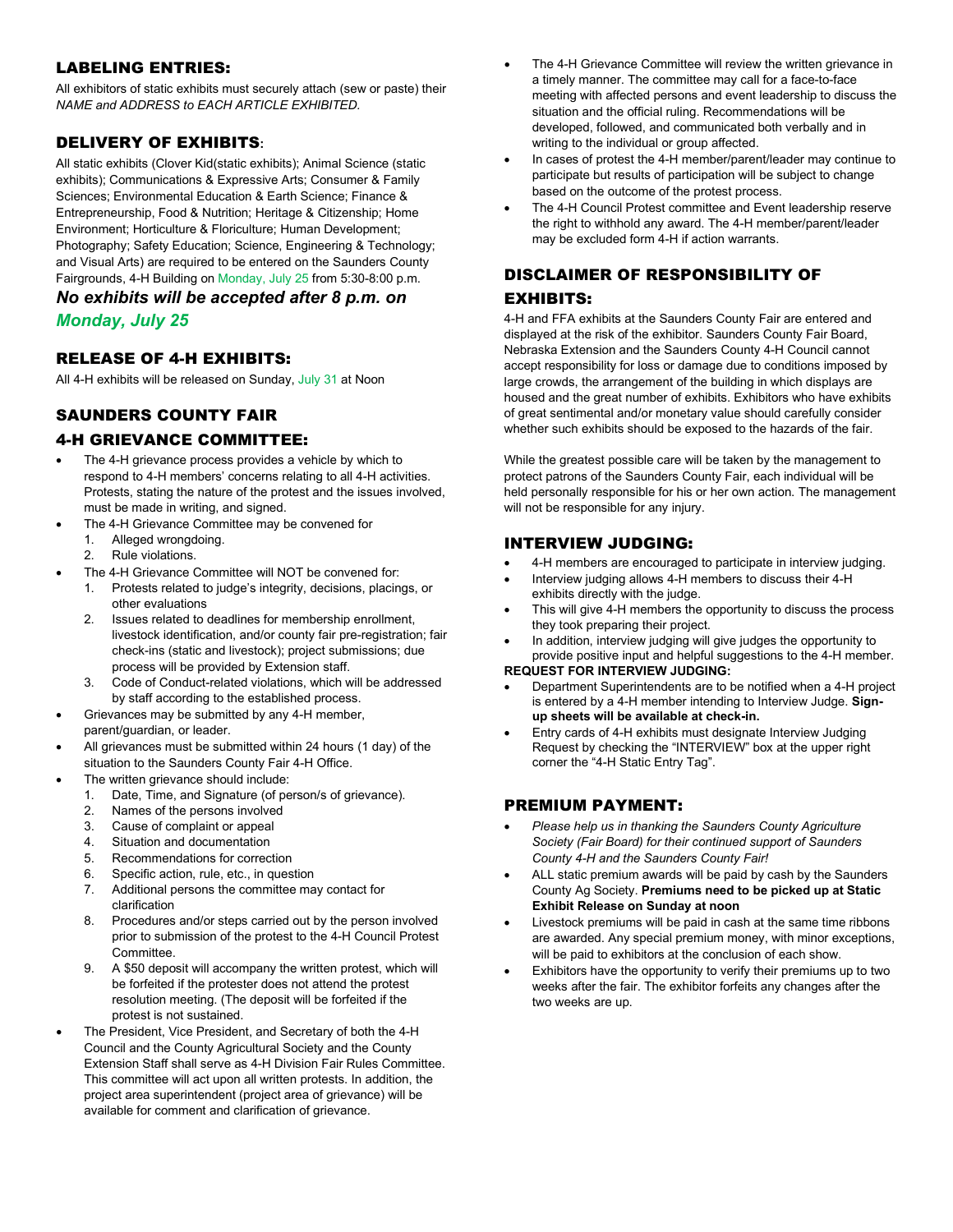#### AWARDS & CHAMPIONSHIP SELECTION:

- 4-H judging score sheets are available on the Saunders County website, call the Saunders County Extension Office for assistance if needed.
- All trophies and medals are made possible through the Saunders County Agricultural Society.
- The judge shall place the classes after the superintendents have designated order of show.
- If no competition, the judge is to decide what premium the exhibit merits. The judge's decision will be regarded as final in case of dispute regarding breed, age, or type of animal or other exhibit.
- All classes in the 4-H Division will be judged by the modified Danish group placing system.
	- PURPLE ribbons will denote SUPERIOR exhibits. BLUE ribbons will denote EXCELLENT exhibits. RED ribbons will denote GOOD exhibits. WHITE ribbons will denote LESSER QUALITY exhibits.

Each exhibit will show its own scale of awards under each class.

- Each exhibit will be judged on the ribbon scale according to its division and class.
- Within the departments, each division/class will designate the premium payout category awarded.
- Equal quality of project/exhibit will be given the same ribbon and premium awards within its department/division/class.
- Awards will be given only for entries listed in this premium book.
- An exhibitor who is found to have tampered with or entered an exhibit that is not his/ her work will forfeit the ribbon and premium monies.
- **To be designated "CHAMPION" (receiving a trophy, plaque, medal and/or rosette) a 4-H exhibit must receive a purple ribbon.**

#### STATE FAIR 4-H ENTRIES:

- State Fair 4-H Premium Information is available on the web at: [http://4h.unl.edu/state-fair.](http://4h.unl.edu/state-fair) Exhibitors need to read and follow ALL entry requirements.
- Intermediate and Advanced Exhibits from Animal Science (static exhibits); Communications & Expressive Arts; Consumer & Family Sciences; Environmental Education & Earth Science; Healthy Lifestyles; Leadership, Citizenship & Personal Development; Plant Science; Science, Engineering & Technology Departments where the 4-H member need not be present, may be entered in the State Fair by any age (10 - 18 years on Jan 1 of current year) 4-H member so long as the *Saunders County Fair judge considered the entry state fair quality, received a purple ribbon and has been selected to be exhibited at the State Fair.*
- All 4-H members that are 10 18 years old on Jan 1 of current year will be eligible (as well as meet the required qualifications) to exhibit animals, give presentations or participate in contests, where the presence of the member is needed.
- 4-H ANIMAL ENTRY PROCESS: Nebraska State Fair 4-H animals will be entered through an on-line process done directly by the 4-H member/family. The on-line entry and fee deadline is August 10. Animal entries will NOT be done by the Nebraska Extension Office. Upon request, assistance will be provided by the Nebraska Extension Office in Ithaca or at the 4-H office in the 4-H Exhibit Hall during the Saunders County Fair.

## TRANSPORTATION OF

#### STATE FAIR (STATIC) EXHIBITS:

- State Fair static exhibit information will be released at a later date.
- **4-H members entering exhibits that exceed 40 pounds and/or larger than 3' x 3' must contact the Extension Office to verify possibilities of transport. It may be required for the exhibit to be taken to the State Fair by the exhibitor**.



# COMPLEMENTARY THURSDAY RODEO TICKET FOR ENROLLED 4-H EXHIBITORS

Much thanks to the Saunders County Ag Society for

providing ONE rodeo ticket for Thursday night's rodeo to

each 4-H exhibitor. 4-H exhibitors must wear a 4-H t-shirt and check-in at the ticket stand.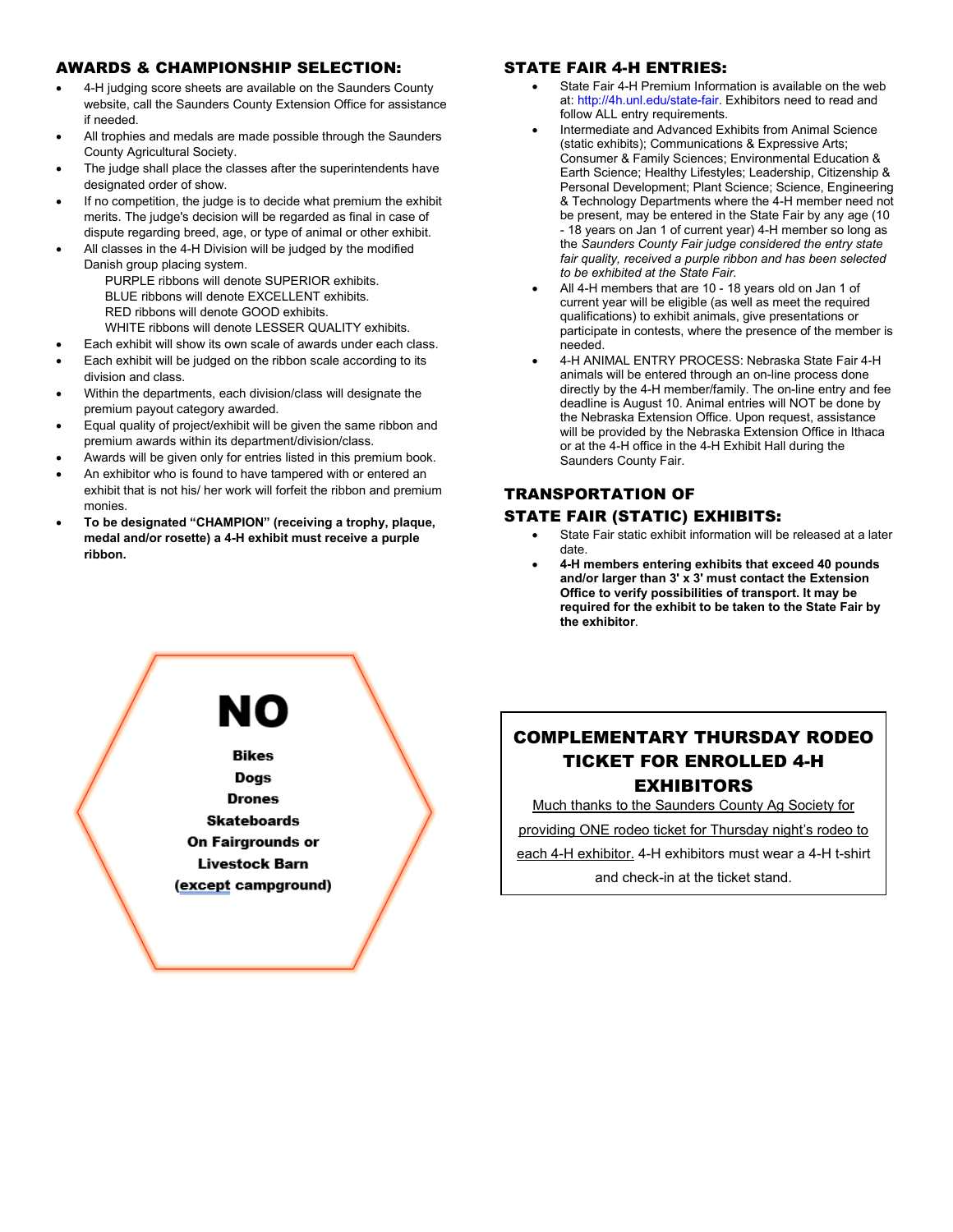# ANIMAL RULES & REGULATIONS

#### GENERAL RULES & REGULATIONS:

In addition to the following animal rules and regulations, livestock/ animal exhibitors must abide by the General Rules and Regulations stated above. For more detailed information concerning the Saunders County 4-H Livestock and Horse Program, contact the Extension Office at (402)624-8030.

- Once an exhibitor completes their check-in with all species, they are ineligible to change animals. Owner of the animal must exhibit his/her own animal in the show, unless excused by the Superintendent or if they have more than one exhibit in the same class.
- No individual animal may show in both breeding and market classes.
- No show harnesses for livestock exhibitors will be allowed in the show ring.
- No butt fans or squirrel cage fans will be allowed for safety reasons in any of the livestock barns. All fans must be hung at the side of all stalls and pens.
- Absolutely NO Spiked Collars or Spiked Chains will be permitted in the show-ring
- **Release time of ALL 4-H and FFA livestock, rabbits and poultry is 8:00 a.m. the last Sunday of the fair except for milking dairy cattle and milking dairy goats.** 
	- o **If feeder and bucket calves are brought in on Tuesday, they must stay until the Sunday morning release time.**
	- o **If feeder and bucket calves are brought in on Friday, they can go home on Friday.**
- No dogs, bicycles, or drones are allowed on the Fairgrounds. **Exception:** exhibit dogs on Sunday – Dog Show Day or those used in the Best Dressed Critter contest on Thursday evening. **No dogs are allowed in the Livestock barns at any time.**

# ONLINE PRE-ENTRY DEADLINE JULY 1 by 11:59 PM

#### OWNERSHIP/IDENTIFICATION OF ANIMALS**:**

All livestock [beef, bucket calves, dairy cattle, dairy goats, horses, hogs, market goats, rabbit, sheep] exhibited must be owned/identified by the 4-H member in compliance with the Saunders County 4-H Ownership Guidelines. ID sheets, (ownership affidavits), DNA envelopes must be submitted to the Nebraska Extension Office by the deadline. No animal may be exhibited in both breeding and market classes.

- MARKET BEEF Deadline BY June 15
- HORSES Deadline BY JUNE 15
- BEEF (Bucket Calves, Breeding Beef, Feeder Calves, Cow/Calf Pairs); DAIRY CATTLE; DAIRY GOATS; HOGS; MEAT GOATS (Market Goats & Breeding Does); RABBITS; SHEEP (Market Lambs and Breeding Sheep) - Deadline BY JUNE 15
- DOGS Certificate of Vaccination due JULY 1
- CATS Certificate of Vaccination due JULY 1

### PUREBRED LIVESTOCK:

Exhibitors of purebred livestock must provide proof of registry including registration name and number to the department superintendent at time of check-in.

# Weigh Card/Weigh Back procedures for market livestock.

Market livestock will follow the weigh card/weigh back system as outlined below.

Families will be responsible for accurately recording exhibitor information, animal identification and weights before turning in cards. Each family will receive a carbon copy card in their exhibitor packet for each animal. Families will fill out this card with animal information, exhibitor information and self-declare their own weights. You will then bring this card to the check-in table. Once cards are turned in, no changes will be allowed. Scales will be available to use.

- Weigh Cards Exhibitors will self-declare weights of all market animals (an official weigh-in will not be conducted by show officials). Weigh cards must be completed and turned in during the designated check-in time and location. Animals DO NOT need to be present at the time of turning in their weigh cards. The weight listed on the weigh card will become that animal's official declared weight to be used for assignment to a class and for weigh back purposes.
- Weigh Backs A weigh back will be incorporated for all 1st and 2nd place purples in each market class. A 5% variance from the weight declared at check-in will be allowed. Animals not meeting the 5% variance from the declared weight at check-in will be lowered one ribbon group and will not be eligible for any champion awards.

Market animals will not need to be brought to the check-in table. Ear tags will be verified during check-in for your class to verify the correct animal is brought to the correct class. Ear tattoos on breeding beef will be verified during check-in. Ear notches on swine will also be verified. Registered breeding animals will have registration papers verified.

Commercial breeding ewes, gilts and meat goat does will self-declare weights. Classes will be divided by weight.

A How-To Video to show you how that system works will be available from the Extension Office.

# LIVESTOCK QUALITY ASSURANCE REQUIREMENTS:

Nebraska 4-H and FFA Programs REQUIRE members (8 - 18 years old) exhibiting BEEF, DAIRY CATTLE, DAIRY GOATS, HOGS, MEAT GOATS, POULTRY, RABBITS, and SHEEP be certified Livestock Quality Assurance (QA).

This program is mandated by the Nebraska 4-H Program and has been implemented into the Saunders County 4-H and FFA Programs.

**Therefore, ALL youth exhibiting BEEF, DAIRY CATTLE, DAIRY GOATS, HOGS, MEAT GOATS, POULTRY, RABBITS, and SHEEP at the Saunders County Fair are required to be QA certified by JUNE 15 to be eligible to exhibit.**

Link to QA program: <https://yqcaprogram.org/>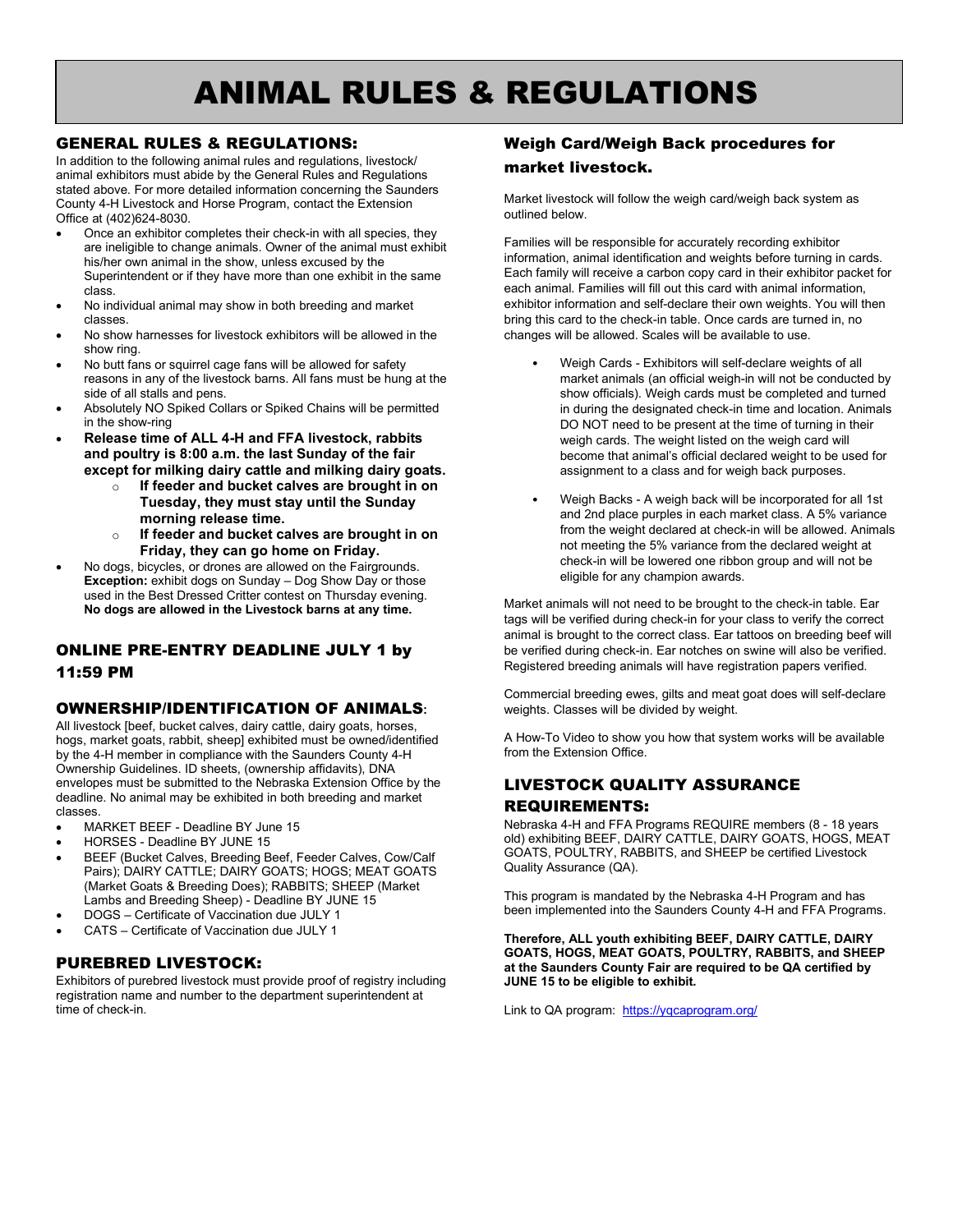#### HEALTH REQUIREMENTS:

ALL animals must be in good health at the time of the fair. Animals that have active ringworm, fungus or visible warts will not be allowed entry into the Saunders County Fair. If animals are brought and found to be suspect, it is at the Extension personnel and fair official's discretion to seek advisement from a veterinarian and possible dismissal of infected animals from the fair and show.

|       | Beef No health papers required.                                                    |
|-------|------------------------------------------------------------------------------------|
|       | Cats CERTIFICATE OF VACCINATION FOR CATS -                                         |
|       | available online. Must be completed by the                                         |
|       | exhibitor's veterinarian and turned into the                                       |
|       | extension office by 4:30 p.m. JULY 1. REQUIRED                                     |
|       | to be current on their Feline Vaccinations: Rabies.                                |
|       | FPL, PVR, FCV, FeLV, OR COMBINATION                                                |
|       | SHOT. ABSOLUTELY NO EXCEPTIONS WILL                                                |
|       | <b>BE MADE!</b>                                                                    |
|       | Dairy Cattle No health papers required.                                            |
|       | Dogs CERTIFICATE OF VACCINATION FOR DOGS                                           |
|       | (SF263 - available at the Nebraska Extension                                       |
|       | Office) must be completed by the exhibitor's                                       |
|       | veterinarian and SUBMITTED by JULY 1 to the                                        |
|       | Extension Office. All dogs entered are REQUIRED                                    |
|       | to be current on their vaccinations: Rabies,                                       |
|       | Distemper, Infectious Canine Hepatitis,                                            |
|       | Parvovirus. NO EXCEPTIONS WILL BE MADE!                                            |
|       | Dogs in season will not be allowed to show.                                        |
| Goats | No health papers required. Refer to Scrapie Tag                                    |
|       | Guideline (stated below).                                                          |
| Hogs  | No health papers required. However,                                                |
|       | hogs must originate from a herd not under                                          |
|       | quarantine for Pseudorabies and be healthy and                                     |
|       | free of disease.                                                                   |
|       | Horses No health papers required.                                                  |
|       | Poultry All poultry must be healthy and free of disease.                           |
|       | Nebraska currently has pullorum typhoid-free                                       |
|       | status. In order to maintain the status, the                                       |
|       | Nebraska Department of Agriculture may be<br>conducting a surveillance test on the |
|       | Saunders County Fair poultry exhibits                                              |
|       | sometime during the fair.                                                          |
|       | Rabbits No health papers required.                                                 |
|       | Sheep No health papers required. Refer to Scrapie Tag                              |
|       | Guideline (stated below).                                                          |

## SCRAPIE TAG (USDA BUREAU OF ANIMAL INDUSTRIES) GUIDELINES:

The USDA Bureau of Animal Industries has mandated a national program to eradicate scrapie in sheep flocks and goat herds.

- **All female sheep** exhibited at the Saunders County Fair will need to have the official USDA identification (scrapie tag). Female sheep are required to be tagged with proper identification by Saunders County Fair sheep check-in. This applies to both market ewes and breeding ewes, regardless of age.
- **All female (commercial) goats** exhibited at Saunders County Fair will need to have the official USDA identification (scrapie tag). Female goats are required to be tagged with proper identification by Saunders County Fair goat check-in.
- All sheep and goats must have scrapie ear tag and/or ear tattoo corresponding to their registration papers per animal identification requirements.
- For more information, go to the Nebraska Department of Agriculture website located at: [http://www.nda.nebraska.gov/animal/ram\\_project.html](http://www.nda.nebraska.gov/animal/ram_project.html)

#### SHOWMANSHIP GUIDELINES:

- Exhibitors who made the entry are eligible to compete in showmanship with that animal.
- Youth may drop from showmanship at any time, but may not sign up for showmanship after check-in.
- Members taking part in a showmanship class will be judged on their skill as showmen and on the appearance their animal makes before the judges.
- Any animal may be shown in only ONE showmanship class.
- In showmanship classes, a 4-H member can ONLY exhibit an animal that has been officially identified in their name AND that they have entered in the live show. Exhibitors may NOT exhibit some other exhibitor's animal (including siblings) in the showmanship competition. EXCEPTION: Clover Kid Exhibitor.

### GROOMING & FITTING:

- Grooming of livestock during the entire fair, including the day of the show, should be done by the 4-H/FFA member.
- Assistance from the 4-H members, family members or others will be permitted only when the 4-H member is **PRESENT** and **ACTIVELY** taking part. The only exception is if the 4-H/FFA member is currently in the show ring with another animal.
- All 4-H/FFA families are asked to work together to make show day a positive experience for everyone.
- **Upon violation of the above rules, the exhibitor's animal involved may be disqualified from the show.**
- **See grooming rules under each species sections of this fair book.**

#### DRESS CODE FOR

#### LIVESTOCK/ANIMAL EXHIBITORS:

- For more information, exhibitors of animal exhibits need to refer to the specific department/division information in this fair reference for DRESS CODE.
- Failure to comply with dress code will result in the drop of a ribbon placing.
- Sponsored 4-H t-shirts may be picked up at the Fair Office.
- Armbands may be purchased at the Nebraska Extension Office in Ithaca. They may also be purchased at the Saunders County Fair 4-H Office during the fair.

### CHAMPION AWARDS:

**To be designated "CHAMPION" (receiving a trophy, plaque, medal and/or rosette) at any level a 4-H exhibit/exhibitor must receive a purple ribbon.**

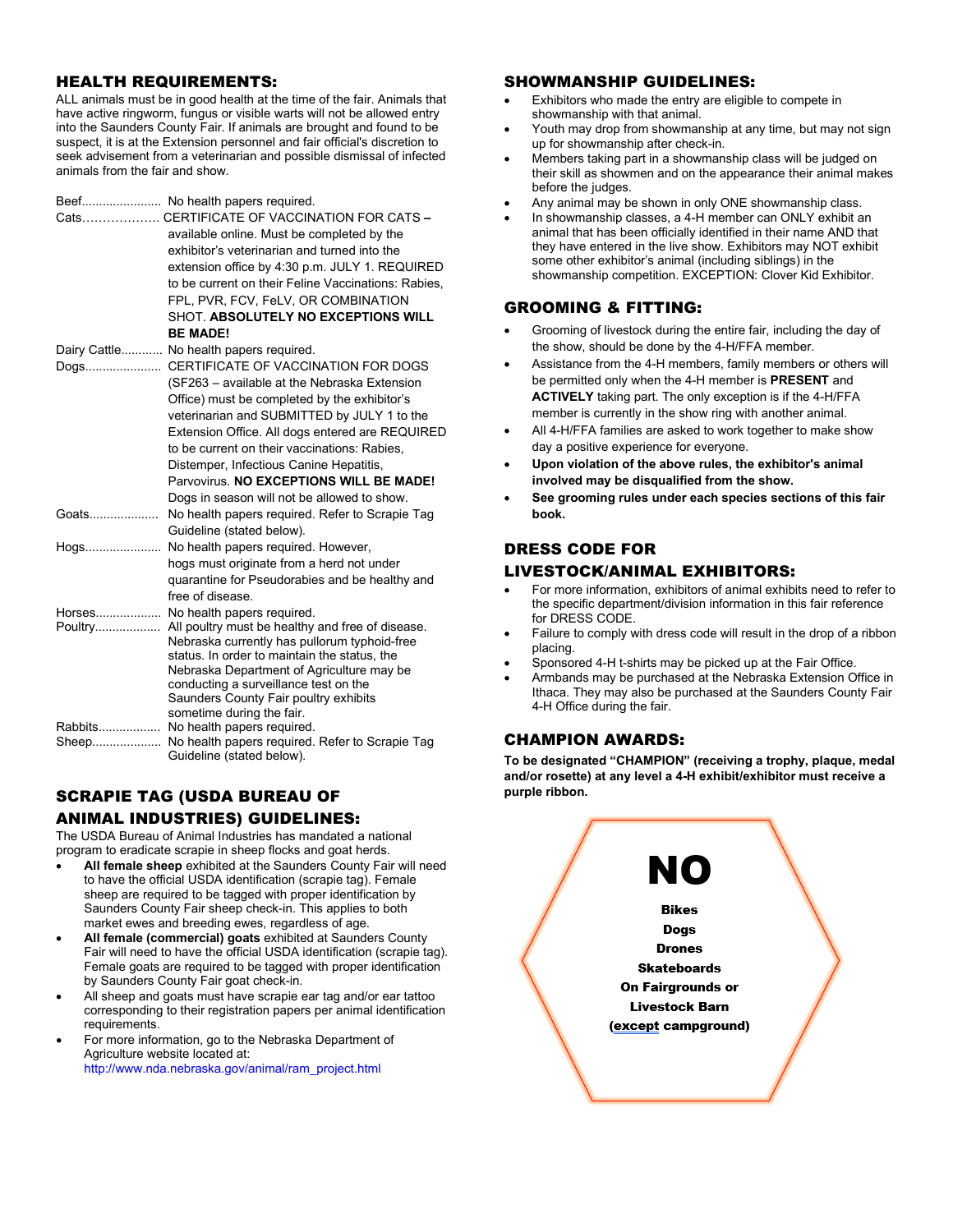#### HERDSMANSHIP:

#### DEPT Z / DIV. 520

PREMIUMS/AWARDED PER CLUB: Purple - \$10.00, Blue - \$6.00

SPONSOR: Saunders County Farm Bureau

- Herdsmanship premiums will only be paid to the 4-H clubs who qualify under 4-H financial rules. Independent members are not eligible for the club herdsmanship premium. Premiums will **NOT** be paid for Poultry and Rabbit Herdsmanship, they will receive a ribbon.
- Herdsmanship will be judged for Beef, Dairy Cattle, Goats, Hogs, Sheep, Rabbits, and Poultry.
- Animal Pens are required to be cleaned at conclusion of the fair by the exhibitor and family. If pens are not cleaned out at the end of the fair, the 4-H club or 4-H'er will be charged \$10.00 to have the pen cleaned.
- Herdsmanship Responsibility Duties are the responsibility of exhibitors rather than leaders and parents.
	- Exhibitors are expected to keep their exhibit area orderly, neat, and attractive, be courteous and helpful to visitors.
	- Animals should be clean at all times with grooming apparent, adequately cared for with proper feeding, clean and proper amount of bedding and adequate feeding equipment.
	- Stall cards are provided and are to be hung up.
	- Manure is to be piled in areas designated by superintendents.
- Beginning and Ending of Herdsmanship Herdsmanship begins at the time the division of livestock (Beef, Dairy Cattle, Goats, Hogs, Sheep, Rabbit, and Poultry) is to be in place and ends at 8:00 a.m. on the last Sunday of the fair.
- Livestock exhibits may be judged for herdsmanship at any time between 9:00 a.m. to 12:00 noon and 3:00 p.m. to 6:00 p.m. Large animals will be judged twice per day. Small animals will be judged once per day. No herdsmanship will be judged on show day of each species.
- Each livestock division will be judged separately and judged by a committee. Club size, number of exhibits and different species of livestock will be considered in final placings.
- Display of Animals All animals shall be in their stalls or pens between 8:00 a.m. and 5:00 p.m. except for weighing, washing, and showing.
- When to Clean Stalls or Pens It is the responsibility of all club members to keep club stalls neat and clean at all times. Clubs and members are responsible for cleaning out stalls at the conclusion of the fair, according to the wishes of the livestock committees and the fair board.
- Posting results Results of herdsmanship judging will be posted each evening. Final placing will be based on compilation of herdsmanship scores for each day of judging.
- Basis of Rating Herdsmanship Herdsmanship judges will use the following scoring guide in judging county exhibits for herdsmanship:
	- *Stall Cards in place for each species as soon as possible after entry of animals. Ribbon stickers should be put on stall cards……………………………………………………...10 PTS*
	- *Aisles clean and free of manure, straw, equipment and other objects………………………………….....……………. 30 PTS*
	- *Area around animals clean and orderly with tack, show boxes, feed, and additional straw clean and orderly 30 PTS*
	- *Animals well bedded, clean, and properly cared for 30 PTS TOTAL……….……………………………………. 100 PTS*

## MARKET LIVESTOCK AUCTION

**Designation of Sale animal** *(last time to make changes):* SATURDAY, July 30 by 12 noon

#### **SALE DAY:**

SUNDAY, July 31 beginning at 1:30 p.m.

#### **FEE**:

A fee will be charged to all wishing to be on the auction. Fee due by 12 noon on Saturday before the sale: Cattle - \$2 per head Sheep, Goat, Swine - \$1 per head

Pen of Broilers - \$.50 cents

#### REMINDER: We need YOUR help!

The Saunders County Ag Society and the Nebraska Extension Office in Saunders County need your help! To ensure that we can continue to offer an auction for our Saunders County youth we ask that you continue to encourage individuals and businesses you work with to show support to the youth by participating in the auction. The recent trend has shown a decline in the number of buyers available at the sale and we hope to not burden and/or exhaust their resources and ask for your help in bringing new buyers on board.

- Only livestock shown in market classes can be sold.
- Each livestock exhibitor is eligible to sell ONE market animal. Catch-An-Animal exhibitors may sell two market animals: one market animal and one Catch-An-Animal.
- Exhibitors are not required to sell their animals only if they want to and as long as the sale is conducted in conjunction with the Fair.
- All exhibitors of livestock **must** have completed the Quality Assurance course to be eligible to show & sell.
- Sellers need to be *present* at the time their species is sold or make arrangements for the animal to be brought to the sale ring by another 4-H exhibitor. Those showing up after their species is completed will not be allowed to sell late.
- A pen of broilers will be considered as one animal.
- Order of sale in the live auction will follow ribbon placings as near as possible.
- Sale weight on all livestock will be their show weight.
- To qualify for the sale, market animals must meet the following weight requirements.
- An Ag Society member will be present at each local locker to verify animal identification upon harvest.

#### **Market Weight**

| <b>Steers</b>       | 1000 lbs. (minimum)             |
|---------------------|---------------------------------|
| <b>Heifers</b>      | 900 lbs. (minimum)              |
| Lambs               | 100 lbs. (minimum)              |
| Swine               | 230 lbs. (min) - 320 lbs. (max) |
| <b>Market Goats</b> | 50 lbs. (minimum)               |